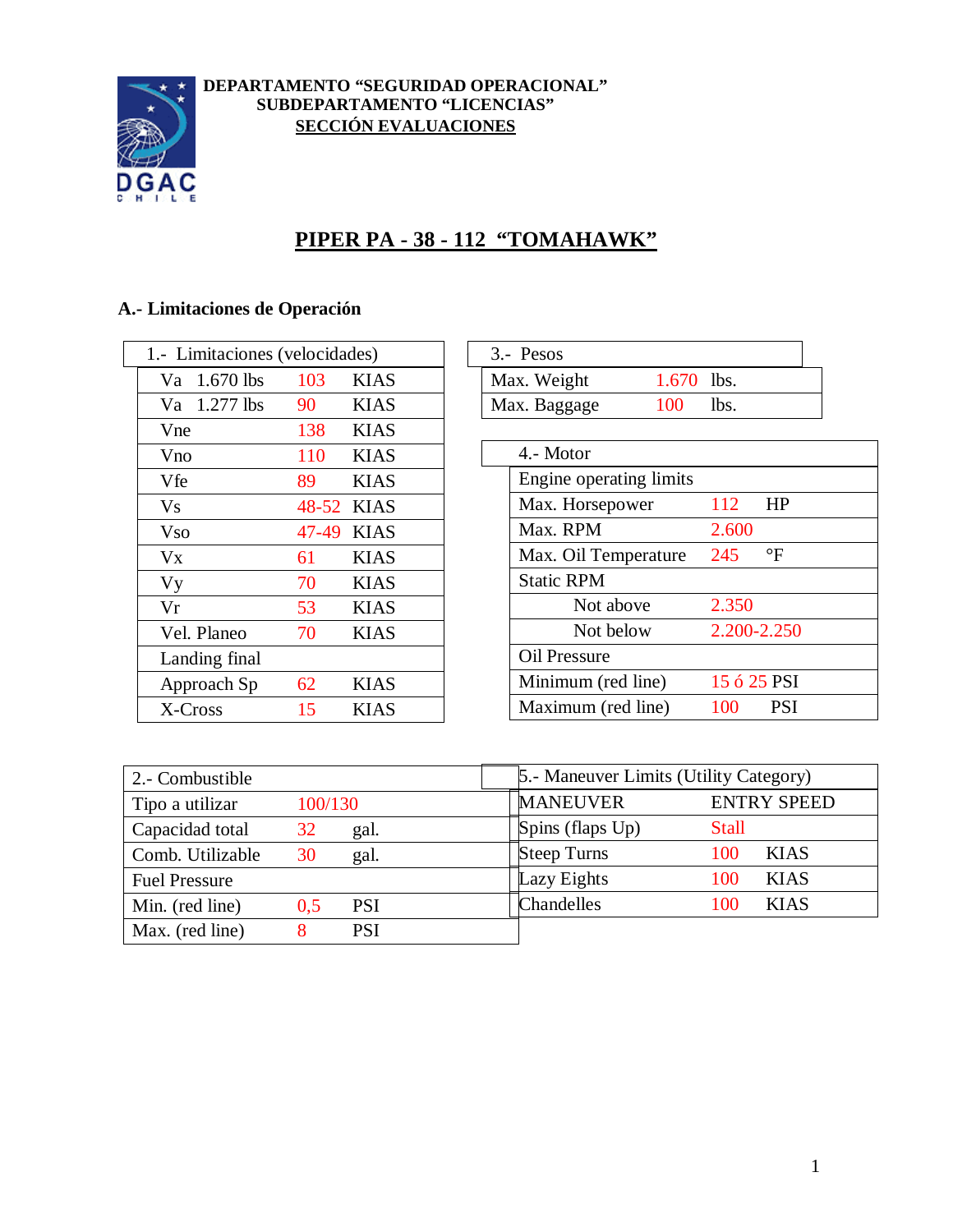#### **B.- Emergencies Procedures**

## 1.- ENGINE POWER LOSS DURING TAKEOFF (Not Airborne)

a) Sufficient runaway remaining:

| Throttle      | Close immediately |
|---------------|-------------------|
| <b>Brakes</b> | Apply as required |
| Stop          | Straight ahead    |

| b) Insufficient runaway remaining: |                                                      |
|------------------------------------|------------------------------------------------------|
| Throttle                           | Close immediately                                    |
| <b>Brakes</b>                      | Apply as required                                    |
| Mixture                            | <b>Idle CUT-OFF</b>                                  |
| Fuel selector                      | <b>OFF</b>                                           |
| Master switch                      | <b>OFF</b>                                           |
| Magnetos                           | <b>OFF</b>                                           |
| Maintain                           | Directional control and maneuver to avoid obstacles. |
|                                    |                                                      |

## 2.- ENGINE POWER LOSS DURING TAKEOFF (if Airborne)

|  | a) Sufficient runaway remaining: |
|--|----------------------------------|
|  |                                  |
|  |                                  |

| Airspeed            | Maintain above stall |
|---------------------|----------------------|
| Directional control | <b>Maintain</b>      |
| Land                | Straight ahead       |

### b) Insufficient runaway remaining:

| Airspeed      | Maintain above stall                                                       |
|---------------|----------------------------------------------------------------------------|
| Throttle      | Close                                                                      |
| Mixture       | <b>Idle CUT-OFF</b>                                                        |
| Fuel selector | <b>OFF</b>                                                                 |
| Master switch | <b>OFF</b>                                                                 |
| Magnetos      | <b>OFF</b>                                                                 |
| <b>Flaps</b>  | As situation requires                                                      |
|               | Directional Control Maintain – Make only shallow turns to avoid obstacles. |
|               |                                                                            |

### c) If sufficient altitude has been gained to attempt a restart:

| Airspeed                              | Maintain above stall                 |                          |
|---------------------------------------|--------------------------------------|--------------------------|
| Fuel selector                         | Switch to other tank containing fuel |                          |
| Electric fuel pump                    | <b>ON</b>                            |                          |
| Mixture                               | <b>RICH</b>                          |                          |
| Carburetor                            | ON                                   |                          |
| If power is not regained proceed with |                                      | <b>Power OFF Landing</b> |